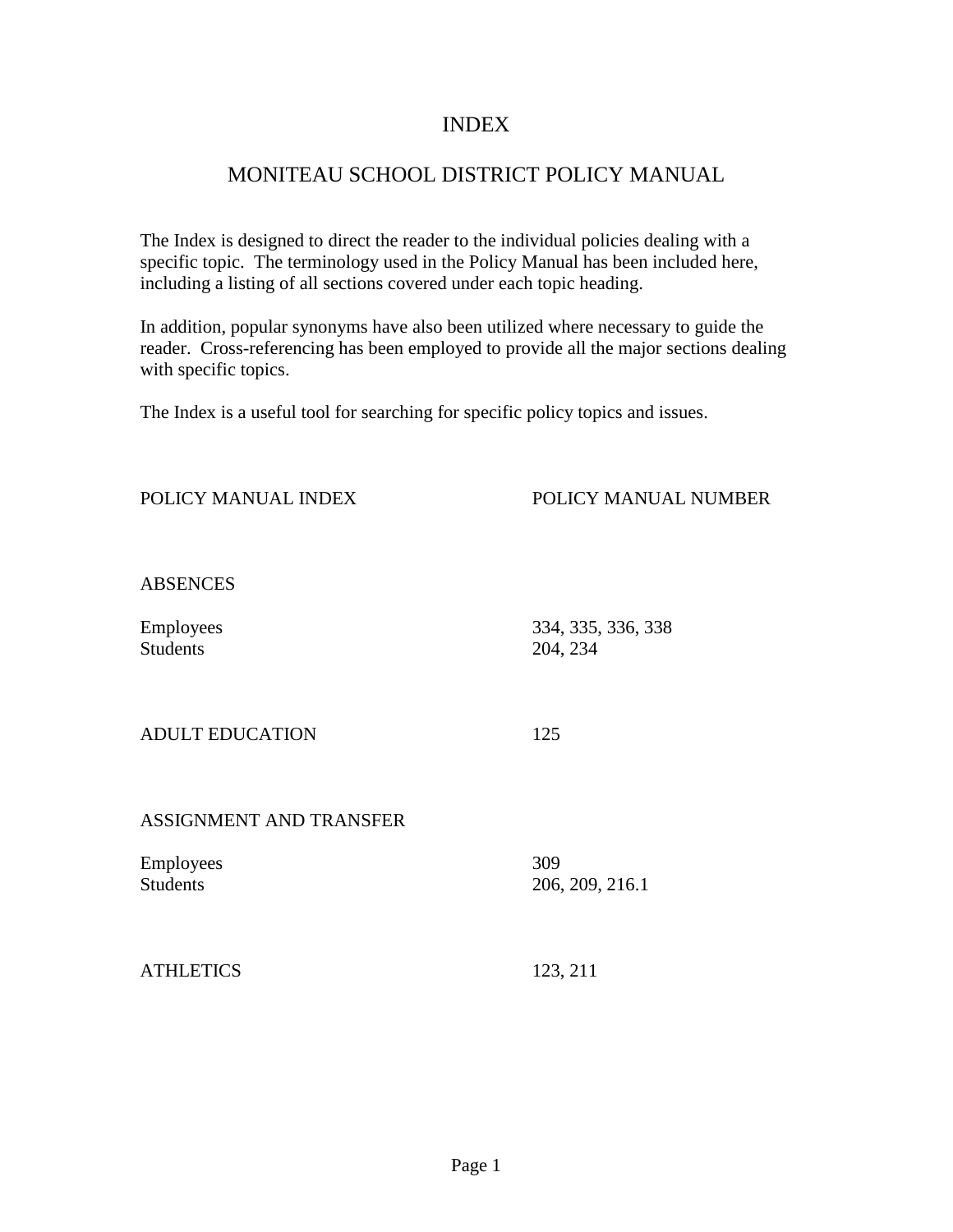### **ATTENDANCE**

| <b>Employees</b>          | 318 |
|---------------------------|-----|
| Pregnant/married students | 234 |
| <b>Students</b>           | 204 |

### BOARD OF SCHOOL DIRECTORS - see School Board Procedures

| <b>BONDING</b> | 005, 811 |
|----------------|----------|
|----------------|----------|

### BUDGET

| Accelerated budget process | 604 |
|----------------------------|-----|
| Adoption                   | 604 |
| Board resolution           | 604 |
| Final budget               | 604 |
| Index                      | 604 |
| Planning                   | 602 |
| Preliminary budget         | 604 |
| Preparation                | 603 |
| Public inspection          | 604 |
| Voting                     | 604 |

### BUILDINGS AND GROUNDS - see Property

| BULLYING/CYBERBULLYING |  |
|------------------------|--|
|                        |  |

| <b>CALENDAR</b> | 803 |
|-----------------|-----|
|-----------------|-----|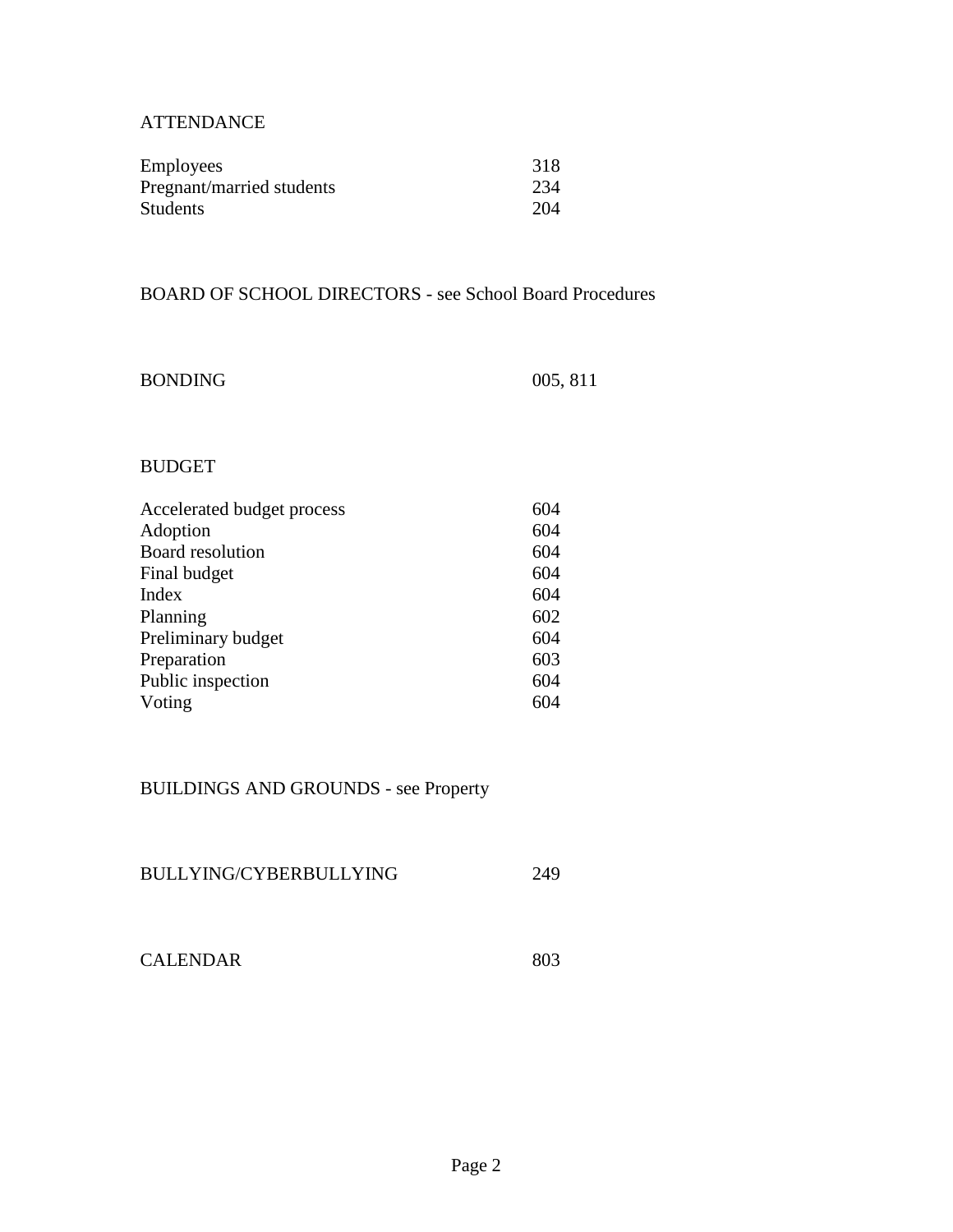## CELLULAR TELEPHONES

| Employees<br><b>Students</b>               | 717<br>237 |
|--------------------------------------------|------------|
| <b>CHARTER SCHOOLS</b>                     | 140, 140.1 |
| <b>CHILD ABUSE</b>                         | 806        |
| <b>CITIZEN ADVISORY COMMITTEES</b>         | 905        |
| <b>CLASS SIZE</b>                          | 126        |
| <b>COMMUNITY</b>                           | 900        |
| Booster organizations                      | 915        |
| Citizen advisory committees                | 905        |
| Community engagement                       | 910        |
| Dissemination of materials, nonschool      | 913        |
| District/school report cards               | 919        |
| Foreign trip sales                         | 913        |
| Fundraising, nonschool groups              | 913        |
| Gambling                                   | 904        |
| Municipal government relations             | 909        |
| News media relations                       | 902, 911   |
| Nonschool activities                       | 913        |
| Nonschool materials                        | 913        |
| Nonschool organizations/groups/individuals | 913        |
| Parent/guardian relations                  | 908        |
| Parent involvement, Title I                | 918        |
| Parental/family involvement                | 917        |
| Publications program                       | 902        |
| Public attendance at school functions      | 904        |
| Public complaints                          | 906        |
| Public participation at Board meetings     | 903        |
| Public relations objectives                | 901        |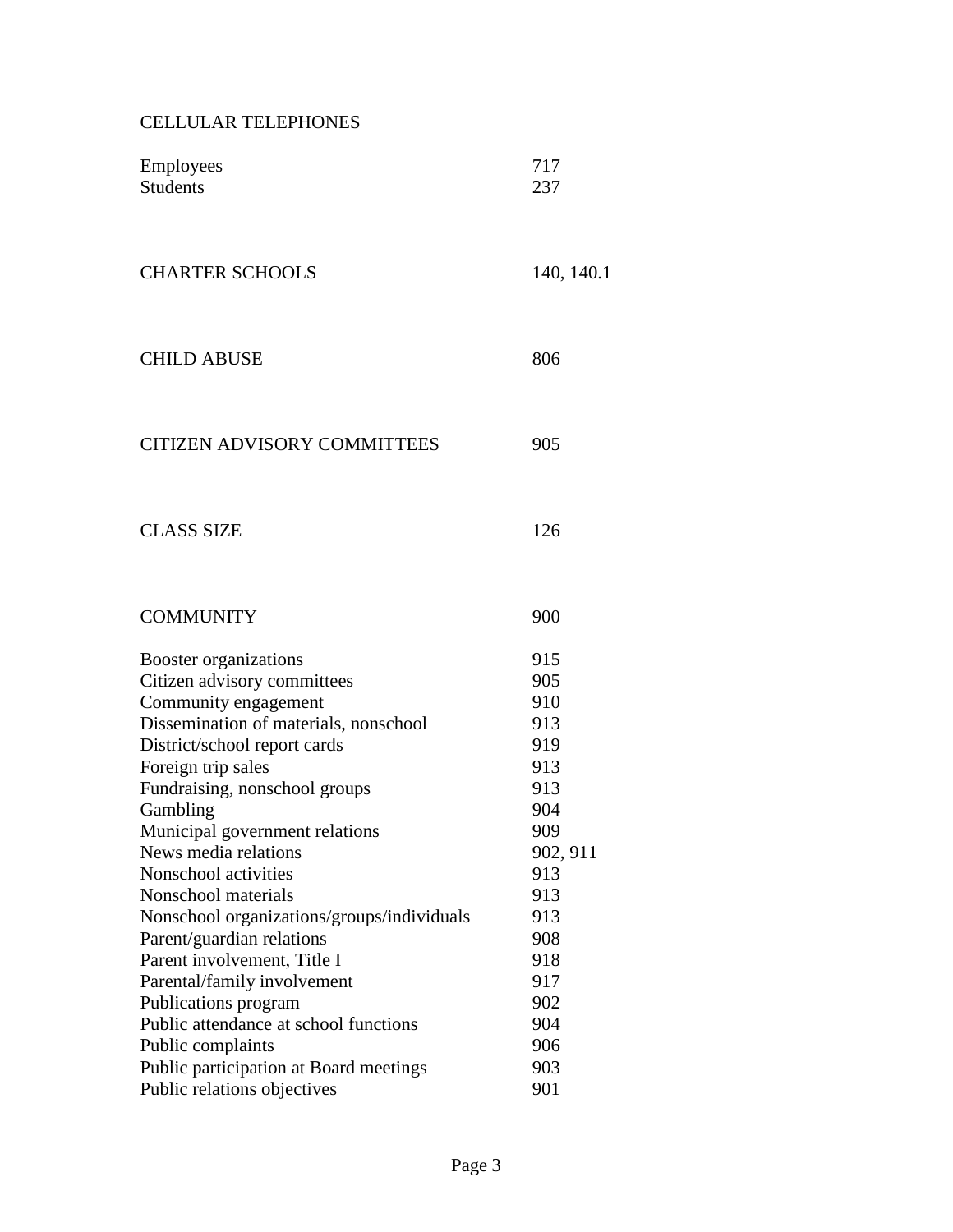| Relations with educational institutions     | 912 |
|---------------------------------------------|-----|
| Relations with intermediate unit            | 914 |
| Scholarships, awards                        | 913 |
| School visitors                             | 907 |
| Student participation, nonschool activities | 913 |
| Title I complaint procedure                 | 906 |
| Tobacco use by public                       | 904 |
| Volunteers                                  | 916 |
| Weapons                                     | 904 |

### COMPLAINT PROCESS

| 103, 104 |
|----------|
| 906      |
| 906      |
| 219      |
| 248, 348 |
|          |

### COURSES OF STUDY 107

| <b>CURRICULUM</b> |  |
|-------------------|--|
|                   |  |

102, 105, 105.1, 105.2, 106, 107

### DISCIPLINE

| Employees | 317                         |
|-----------|-----------------------------|
| Students  | 218, 218.1, 218.2, 233, 249 |
|           |                             |

### DISTRIBUTION OF MATERIALS 220, 913

### DRESS AND GROOMING

| Employees | 325 |
|-----------|-----|
| Students  | 221 |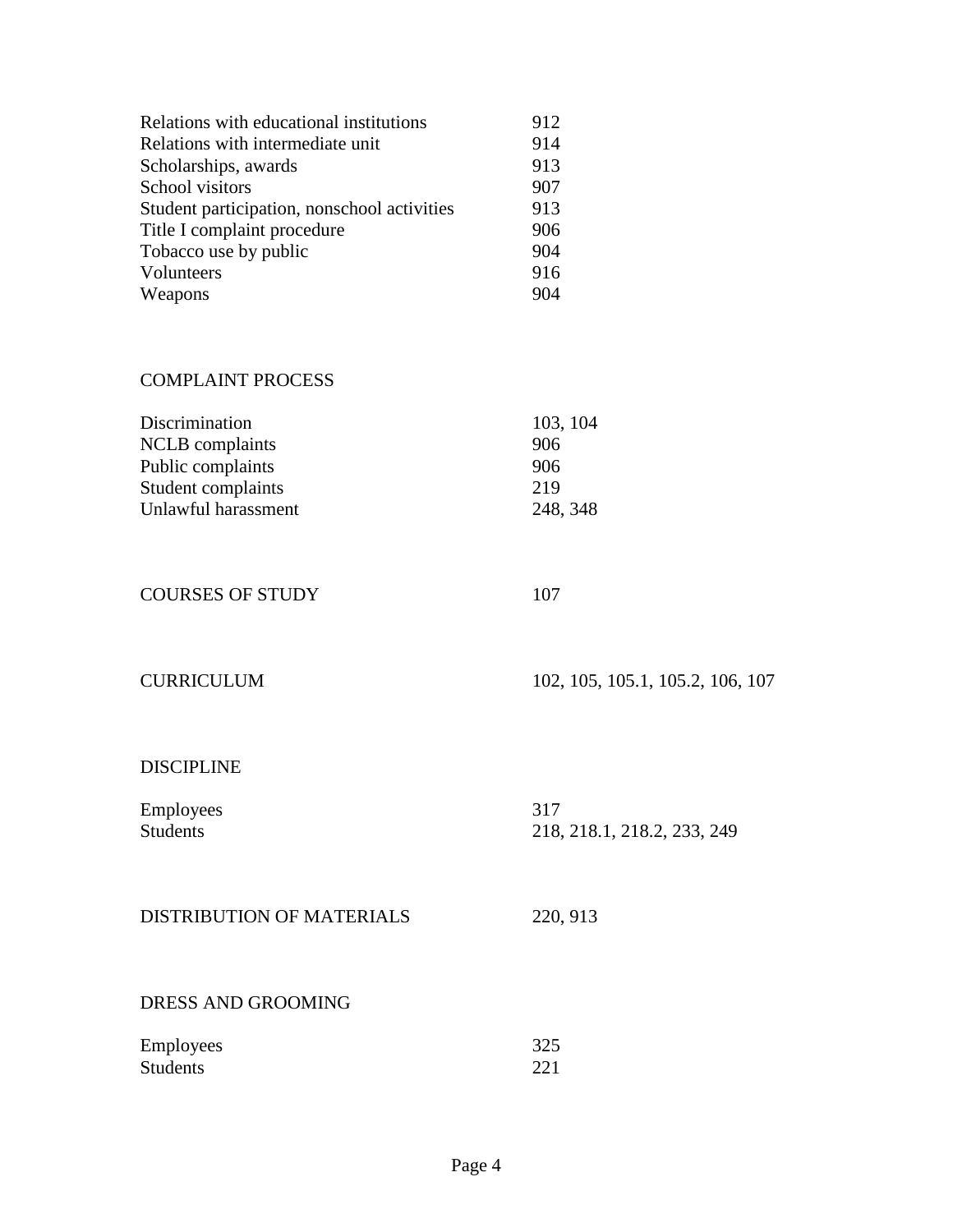### DRUG/SUBSTANCE ABUSE

| Covered licensed drivers        | 810.1                        |
|---------------------------------|------------------------------|
| <b>Employees</b>                | 351                          |
| <b>Students</b>                 | 227                          |
|                                 |                              |
| <b>EMERGENCY PREPAREDNESS</b>   | 805                          |
| <b>EMPLOYEES</b>                | 300                          |
| Abolishing positions            | 310                          |
| Absences                        | 334, 336                     |
| Assignment, transfer            | 309                          |
| Background checks               | 302, 304, 305, 306, 307      |
| <b>Bereavement</b> leave        | 336                          |
| Compensation plan               | 328                          |
| Conference attendance           | 331, 333                     |
| Creating positions              | 301                          |
| Disciplinary procedures         | 317, 317.1                   |
| Discrimination                  | 104                          |
| Dress, grooming                 | 325                          |
| Drug and substance abuse        | 351                          |
| Employment                      | 104, 302, 303, 304, 305, 306 |
| Employment contract, resolution | 308                          |
| Evaluations                     | 312, 313                     |
| Family and medical leave        | 335                          |
| Freedom of speech               | 320                          |
| Gifts                           | 322                          |
| Graduate study                  | 333                          |
| Harassment                      | 348                          |
| HIV infection                   | 314.1                        |
| Holidays                        | 343                          |
| Induction plan                  | 333                          |
| Interns                         | 307                          |
| Job related expenses            | 331                          |
| Jury duty                       | 342                          |
| Leaves of absence               | 335, 338                     |
| Nontenured staff                | 316                          |
| Outside activities              | 319                          |
| Overtime                        | 330                          |
| Personal leave                  | 336                          |
| Personnel files                 | 324                          |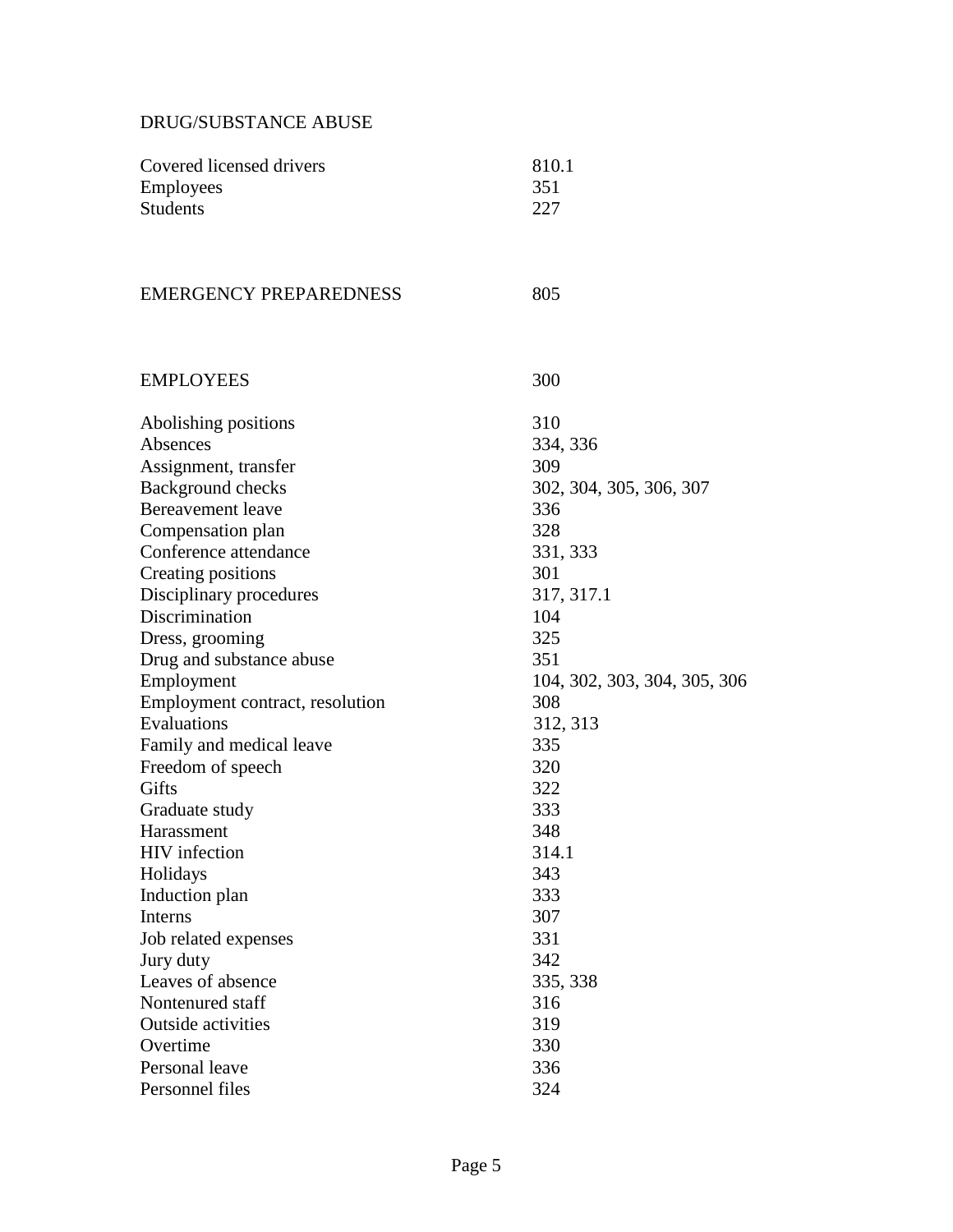| Physical examinations               | 314      |
|-------------------------------------|----------|
| Political activities                | 321      |
| Professional development            | 333      |
| Professional development leave      | 333      |
| Professional education plan         | 333      |
| Resignation                         | 308      |
| Responsibility for student welfare  | 340      |
| Sabbatical leave, health reasons    | 338      |
| Salary determination                | 328      |
| Salary schedules                    | 328      |
| Sexual harassment                   | 348      |
| Sick leave for employees            | 334      |
| Smoking                             | 323      |
| <b>Student teachers</b>             | 307      |
| Substitutes                         | 305      |
| Summer school staff                 | 306      |
| Superintendent                      | 302, 312 |
| Suspensions, furloughs              | 311      |
| <b>Tardiness</b>                    | 318      |
| Temporary professional employees    | 313      |
| Tenure                              | 313      |
| Terroristic threats/acts            | 317.1    |
| Title I teachers, paraprofessionals | 304, 324 |
| Tobacco use                         | 323      |
| Unlawful harassment                 | 348      |
| Vacancies                           | 309      |
| Vacation                            | 337      |
| Workers compensation                | 346      |
| Working periods                     | 332      |

## EMPLOYMENT CONTRACT/RESOLUTION

| <b>Employees</b> | 308 |
|------------------|-----|
| Superintendent   | 302 |

| EQUAL ACCESS | 122, 123 |
|--------------|----------|
|              |          |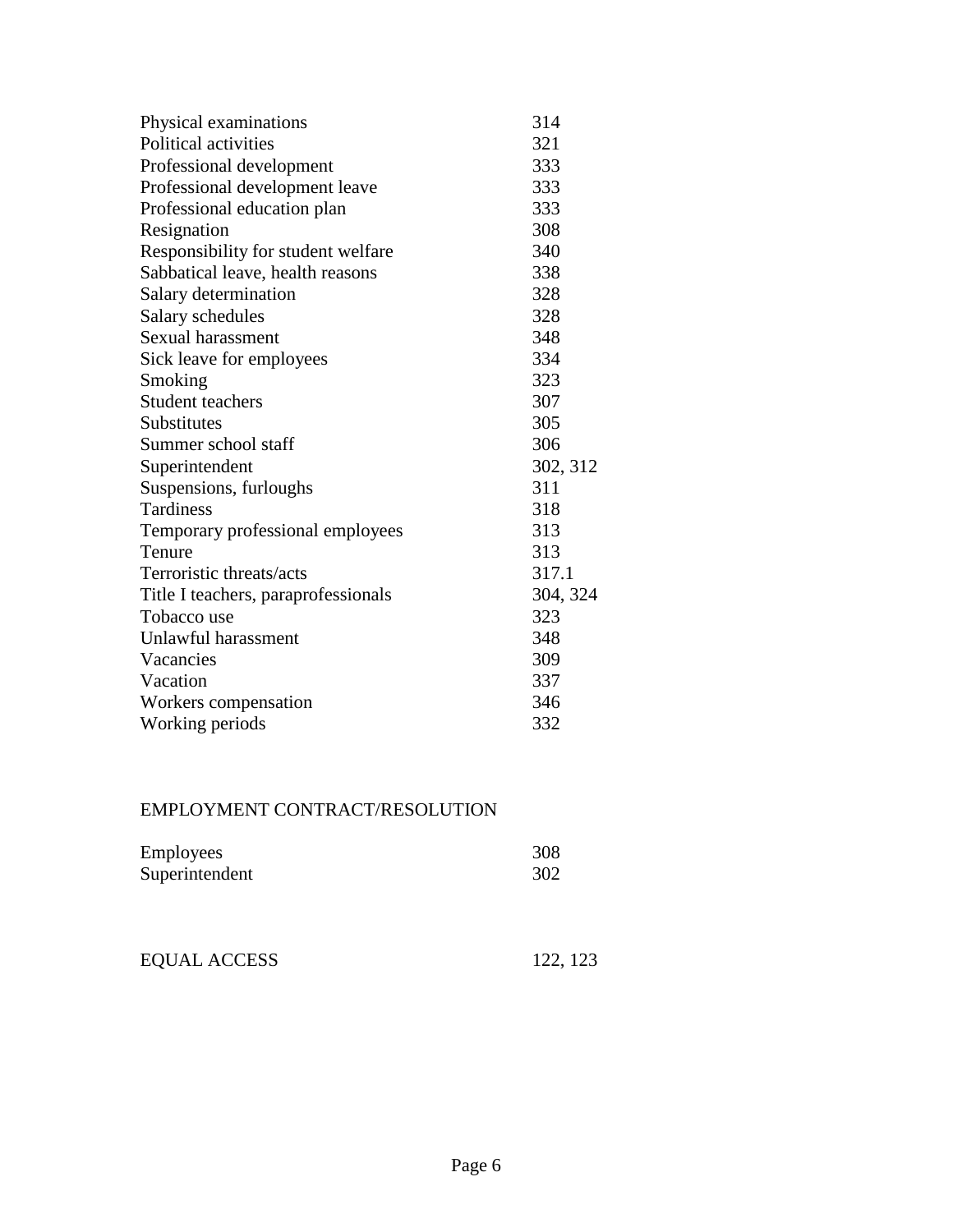### EVALUATION

| <b>Employees</b> | 313 |
|------------------|-----|
| <b>Students</b>  | 213 |
| Superintendent   | 312 |

### EXEMPTION FOR STUDENTS

| Instruction | 105.2 |
|-------------|-------|
| Testing     | 127   |

#### EXPENSES

| Board members    | 004 |
|------------------|-----|
| <b>Employees</b> | 331 |

# EXTRACURRICULAR ACTIVITIES 122, 228, 229, 618

### FACILITIES USE

| Rental<br>Staff use | 707<br>710 |
|---------------------|------------|
| <b>FMLA</b>         | 335        |
| <b>FIELD TRIPS</b>  | 121        |

# FINANCES 600

| 619 |
|-----|
| 608 |
| 604 |
|     |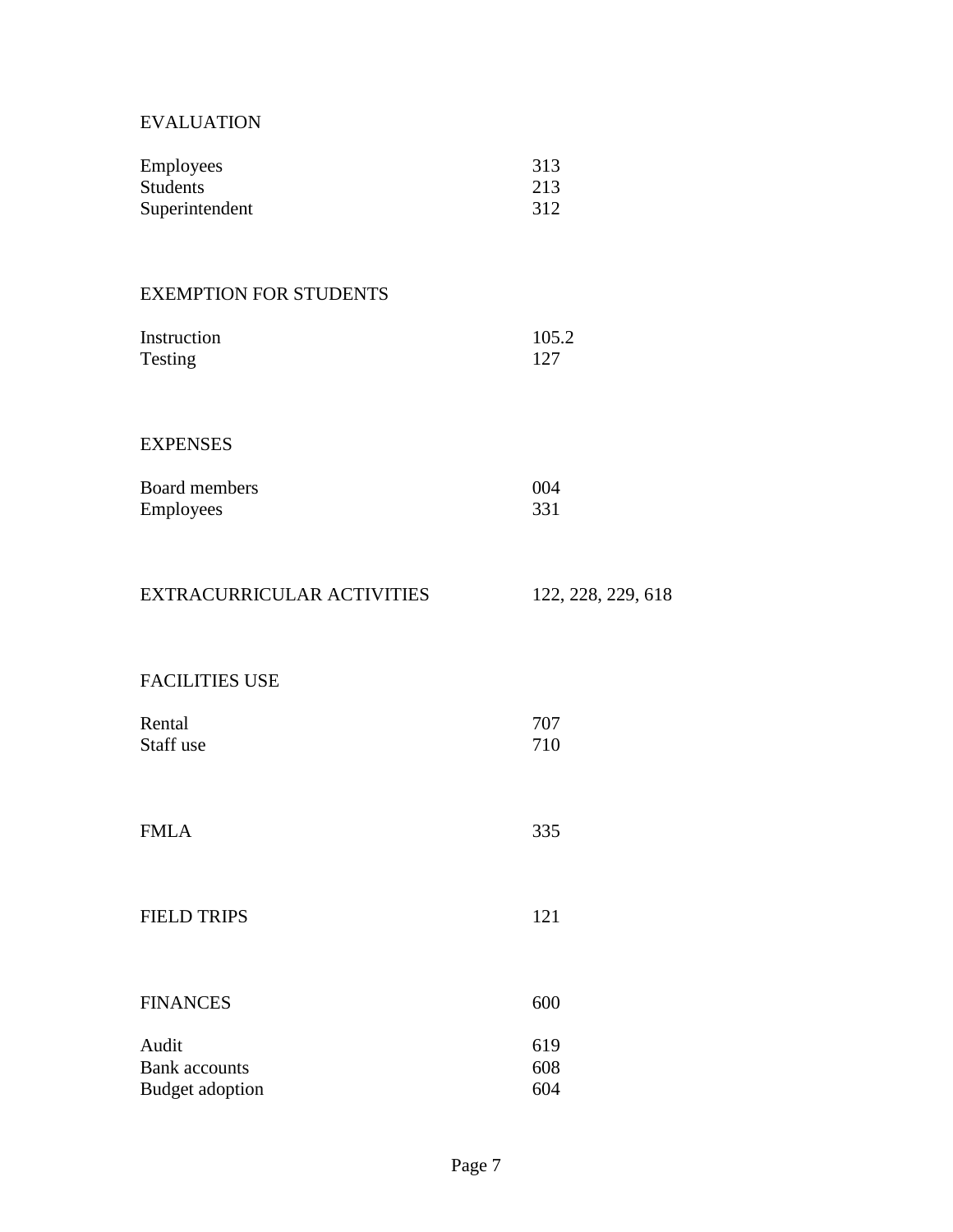| Budget preparation                     | 602, 603      |
|----------------------------------------|---------------|
| Budget, public inspection              | 604           |
| Competitive electronic auction bidding | 610           |
| Electronic bidding                     | 610           |
| Federal fiscal compliance              | 626           |
| <b>Fiscal objectives</b>               | 601           |
| <b>GASB</b> statement 34               | 622           |
| Investments                            | 609           |
| Inventory control, federal funds       | 626           |
| Local taxpayer bill of rights          | 621           |
| Payment of bills                       | 616           |
| Payments, summer months                | 616           |
| Payroll authorization                  | 614           |
| Payroll deduction                      | 615           |
| Petty cash                             | 617           |
| Preliminary budget                     | 604           |
| Procurement cards                      | 625           |
| Purchases                              | 610, 611, 612 |
| Purchasing, cooperative                | 613           |
| Quotations                             | 610           |
| Sales tax                              | 616, 618.1    |
| Special purpose funds                  | 618           |
| Student activity funds                 | 618, 618.1    |
| Tax collection                         | 606           |
| Tax exoneration                        | 605.1         |
| Tax levy                               | 605           |
| Taxable fringe benefits                | 624           |
| Title I fiscal requirements            | 626           |
| Tuition income                         | 607           |
| Voting, budget                         | 604           |
|                                        |               |
|                                        |               |
| <b>FIRE DRILLS</b>                     | 805           |
|                                        |               |
|                                        |               |
| <b>FOOD SERVICES</b>                   | 808           |
|                                        |               |
| <b>GRADING</b>                         | 212, 213      |
|                                        |               |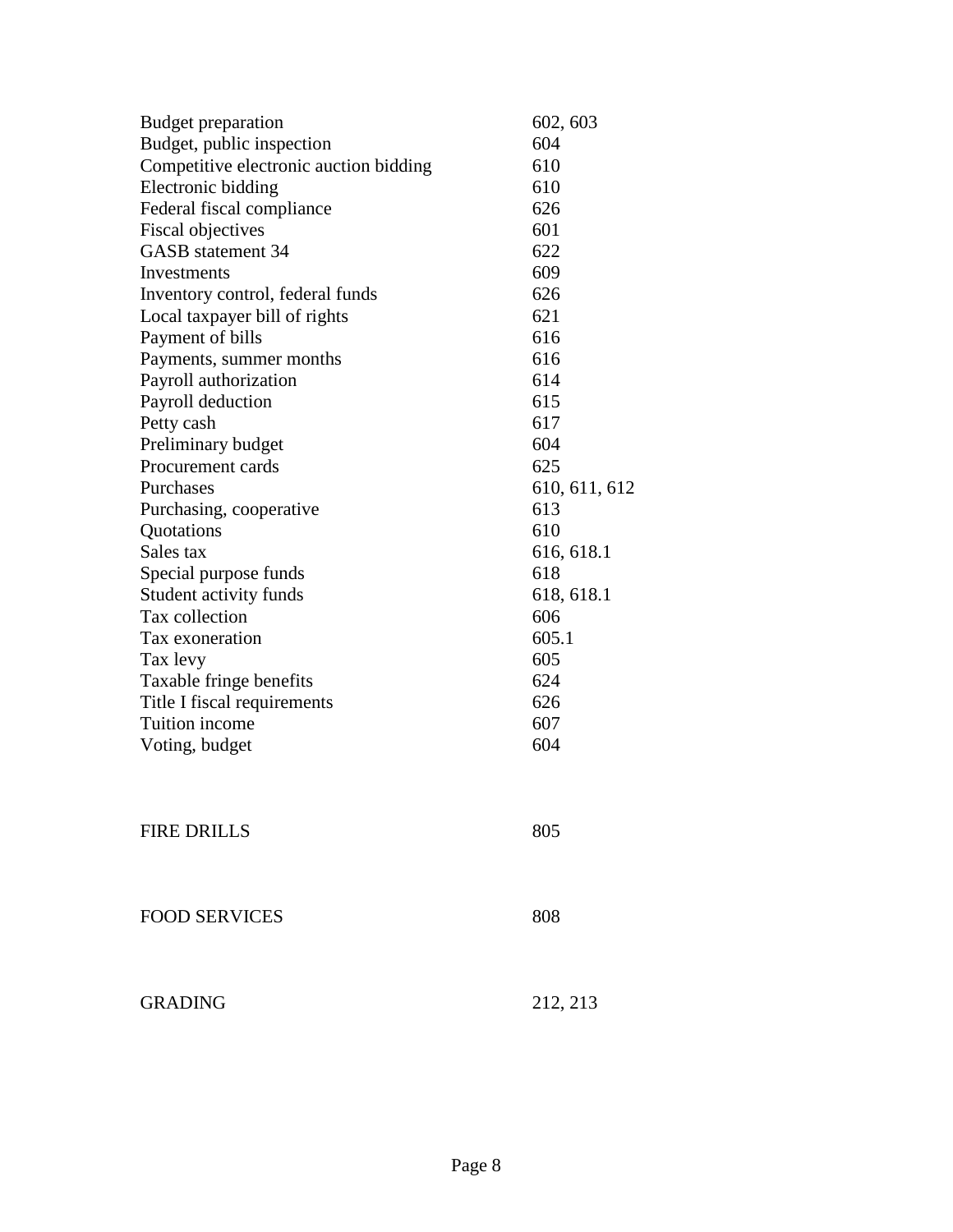| <b>GRADUATION REQUIREMENTS</b> | 217            |
|--------------------------------|----------------|
| <b>GUIDANCE COUNSELING</b>     | 112            |
| <b>HIV INFECTION</b>           |                |
| Employees<br><b>Students</b>   | 314.1<br>203.1 |
| HOME EDUCATION PROGRAMS        | 137, 137.1     |
| HOMEBOUND INSTRUCTION          | 117, 204, 234  |
| <b>HOMEWORK</b>                | 130            |
| <b>INSURANCE</b>               | 211, 812, 813  |
| <b>INTERMEDIATE UNIT</b>       | 914            |
| <b>INVENTORY</b>               | 706            |
| <b>INVESTMENTS</b>             | 609            |
| <b>LESSON PLANS</b>            | 111            |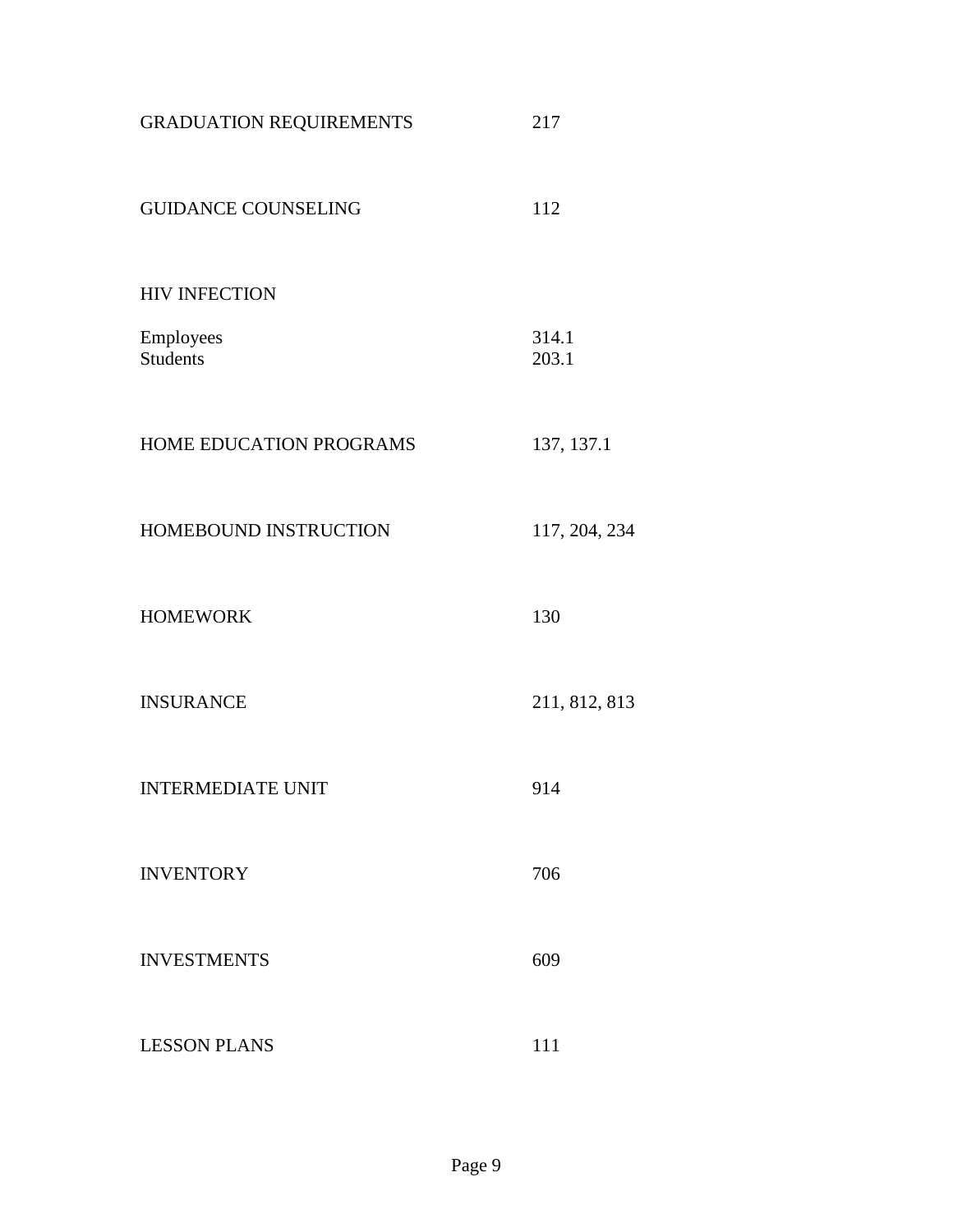| <b>LOCKER SEARCH</b>                                                                                                                                                                                                                                                                       | 226                                                                                     |
|--------------------------------------------------------------------------------------------------------------------------------------------------------------------------------------------------------------------------------------------------------------------------------------------|-----------------------------------------------------------------------------------------|
| <b>MAINTENANCE</b>                                                                                                                                                                                                                                                                         | 704                                                                                     |
| <b>MEDIA RELATIONS</b>                                                                                                                                                                                                                                                                     | 911                                                                                     |
| <b>MEDICATIONS</b>                                                                                                                                                                                                                                                                         | 210, 210.1                                                                              |
| <b>MOTOR VEHICLES</b>                                                                                                                                                                                                                                                                      | 223                                                                                     |
| NONRESIDENT STUDENTS                                                                                                                                                                                                                                                                       | 202                                                                                     |
| <b>OFF-CAMPUS ACTIVITIES</b>                                                                                                                                                                                                                                                               | 122, 123, 218, 227                                                                      |
| <b>OPENING EXERCISES</b>                                                                                                                                                                                                                                                                   | 807                                                                                     |
| <b>OPERATIONS</b>                                                                                                                                                                                                                                                                          | 800                                                                                     |
| Automated external defibrillator (AED)<br><b>Bomb</b> threats<br>Bonding<br>Bus passes<br>Child abuse<br>Clearance statements, Act 151<br><b>COBRA</b><br>Computerized personal information breach<br>Contracted services<br>Copyright materials<br>Drug/alcohol testing - covered drivers | 822<br>805<br>811<br>810.2<br>806<br>806, 810, 818<br>813<br>830<br>818<br>814<br>810.1 |
| <b>Emergency evacuation</b>                                                                                                                                                                                                                                                                | 805                                                                                     |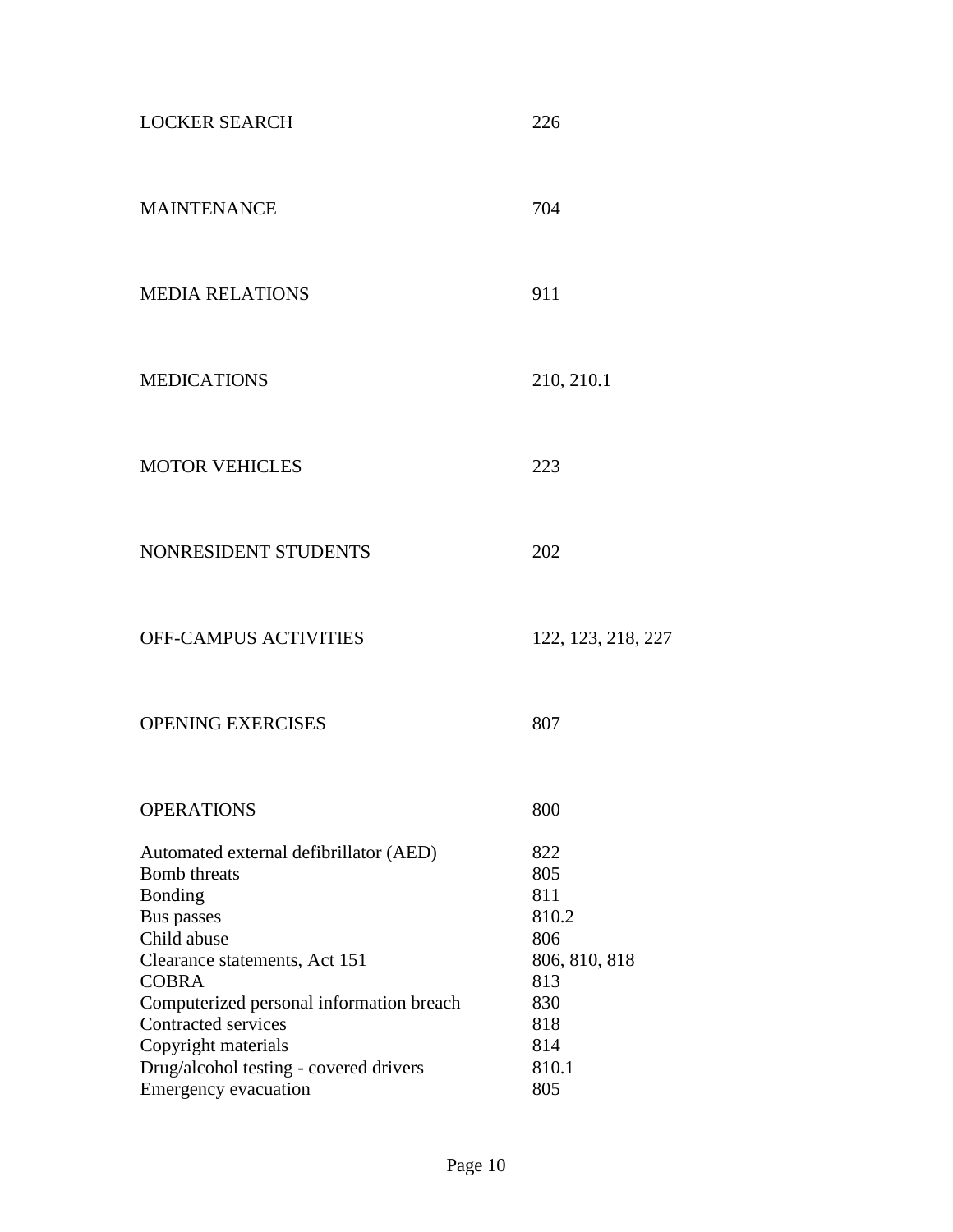|                                              | 805               |
|----------------------------------------------|-------------------|
| <b>Emergency preparedness</b><br>Flag salute | 807               |
| Food service                                 | 808               |
| Fraud                                        | 828               |
|                                              |                   |
| Insurance                                    | 812, 813          |
| Internet use                                 | 815               |
| Litigation hold                              | 800, 800 AR-2     |
| Management of information systems            | 815.2             |
| Medical insurance                            | 813               |
| Off-air recordings - copyrights              | 814               |
| Opening exercises, flag salute               | 807               |
| Organization, district                       | 802               |
| Pandemic                                     | 805               |
| Property insurance                           | 812               |
| Public records                               | 801               |
| Records management                           | 800, 800 AR       |
| Records retention                            | 800, 800 AR-1     |
| Reporting requirements, abuse                | 806               |
| School calendar                              | 803               |
| School day                                   | 804               |
| Software copyrights                          | 814               |
| State mandate waivers                        | 825               |
| Suicide                                      | 819               |
| Transportation                               | 810, 810.1, 810.2 |
| Videotapes, copyright                        | 814               |
| Web page                                     | 815.1             |
|                                              |                   |
|                                              |                   |
| <b>PAYROLL</b>                               |                   |
| Authorization                                | 614               |
| Deductions                                   | 615               |
|                                              |                   |
|                                              |                   |
| PERSONNEL FILES                              | 324               |
|                                              |                   |
|                                              |                   |
| PETTY CASH                                   | 617               |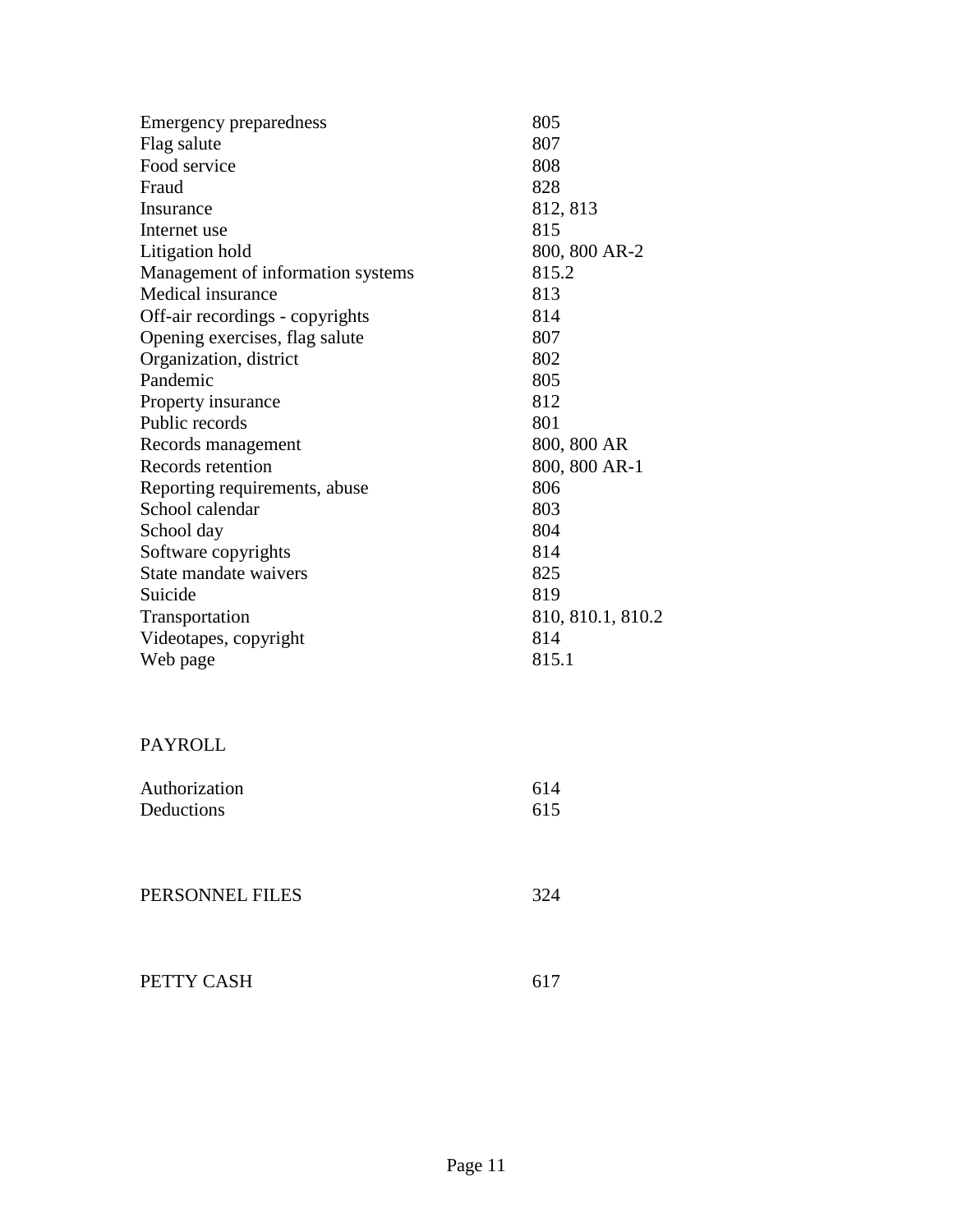### PHYSICAL EXAMINATIONS

| <b>Employees</b>                                | 314                |
|-------------------------------------------------|--------------------|
| <b>Students</b>                                 | 209                |
|                                                 |                    |
|                                                 |                    |
| <b>POSITIONS</b>                                |                    |
| Abolishing                                      | 310                |
| Creating                                        | 301                |
|                                                 |                    |
|                                                 |                    |
|                                                 |                    |
| PREGNANT/MARRIED STUDENTS                       | 234                |
|                                                 |                    |
|                                                 |                    |
| <b>PROGRAMS</b>                                 | 100                |
| Academic standards                              | 102                |
| Adoption, planned instruction                   | 107                |
| Adoption of textbooks                           | 108                |
| Adult education                                 | 125                |
| Alternative instruction methods                 | 124                |
| Assessments                                     | 127                |
| Charter schools                                 | 140, 140.1         |
| Class size                                      | 126                |
| Community education                             | 125                |
| Current events                                  | 119                |
| Curriculum development                          | 105                |
| Curriculum review by parents/guardians          | 105.1              |
| and students                                    |                    |
| Discrimination                                  | 103, 104           |
| English as a second language                    | 138                |
| Equal access                                    | 122                |
| Equivalency of schools                          | 103                |
| Exemption from instruction                      | 105.2              |
| Exemption from testing                          | 127                |
| Extracurricular activities                      | 122, 228, 229, 618 |
| Extracurricular participation by charter/cyber  | 140.1              |
| charter students                                |                    |
| Extracurricular participation by home education | 137.1              |
| students                                        |                    |
| Field trips                                     | 121                |
| Gifted education                                | 114                |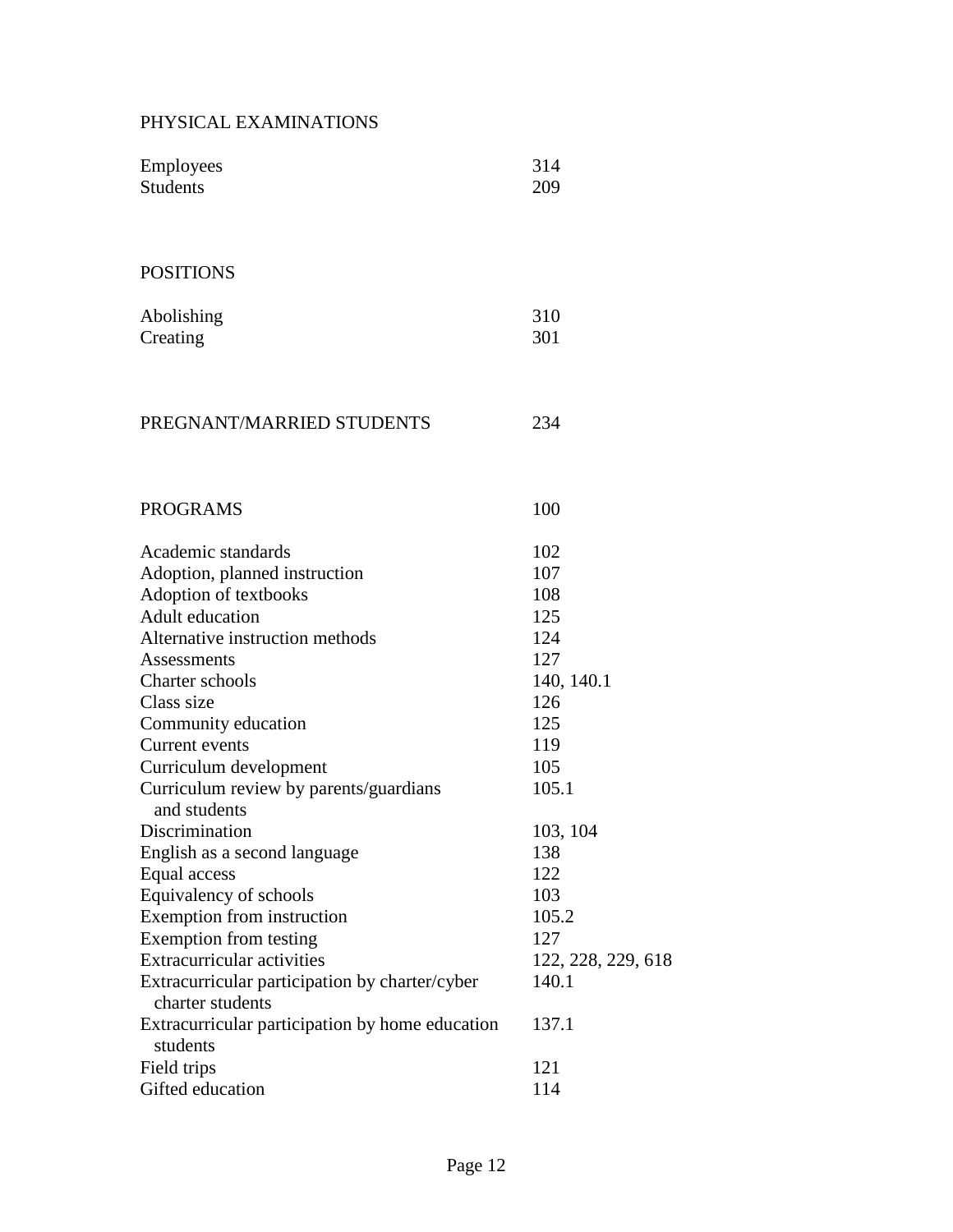|                                                | 112           |
|------------------------------------------------|---------------|
| Guidance counseling                            |               |
| Guides, planned instruction                    | 106           |
| Home education                                 | 137, 137.1    |
| Homebound instruction                          | 117, 204, 234 |
| Homework                                       | 130           |
| Independent study                              | 118           |
| <b>Instructional supplies</b>                  | 110           |
| Interscholastic athletics                      | 123, 211      |
| Lesson plans                                   | 111           |
| Migrant students                               | 142           |
| <b>Mission statement</b>                       | 101           |
| Nondiscrimination                              | 103, 104      |
| Off-campus activities                          | 122, 123      |
| Persistently dangerous schools                 | 143           |
| Philosophy of education                        | 101           |
| Pilot programs                                 | 105           |
| Planned instruction                            | 106, 107      |
| Post-season play/transportation                | 123           |
| <b>Resource materials</b>                      | 109, 109.1    |
| Resource materials, challenges/reconsideration | 109.1         |
| Special education, IDEA                        | 113           |
| Strategic plan                                 | 100           |
| <b>Student services</b>                        | 146           |
| Summer school                                  | 124, 306      |
| Sunday/holiday practices                       | 123           |
| Trophies                                       | 123           |
| Victims of violent crimes                      | 144           |
| Vocational technical education                 | 115           |
|                                                |               |
| <b>PROPERTY</b>                                | 700           |
| Building security                              | 709           |
| Cellular telephones                            | 717           |
| Census                                         | 701           |
| Electronic surveillance                        | 709.1         |
| Facilities planning                            | 701           |
| Facilities use, rental                         | 707           |
| Facilities use, staff                          | 710           |
| Fax machines                                   | 715           |
| Gifts, grants, donations                       | 702           |
| Insurance                                      | 812           |
| Inventory and records                          | 706           |
| Lending of equipment, books                    | 708           |
| Maintenance                                    | 704           |
|                                                |               |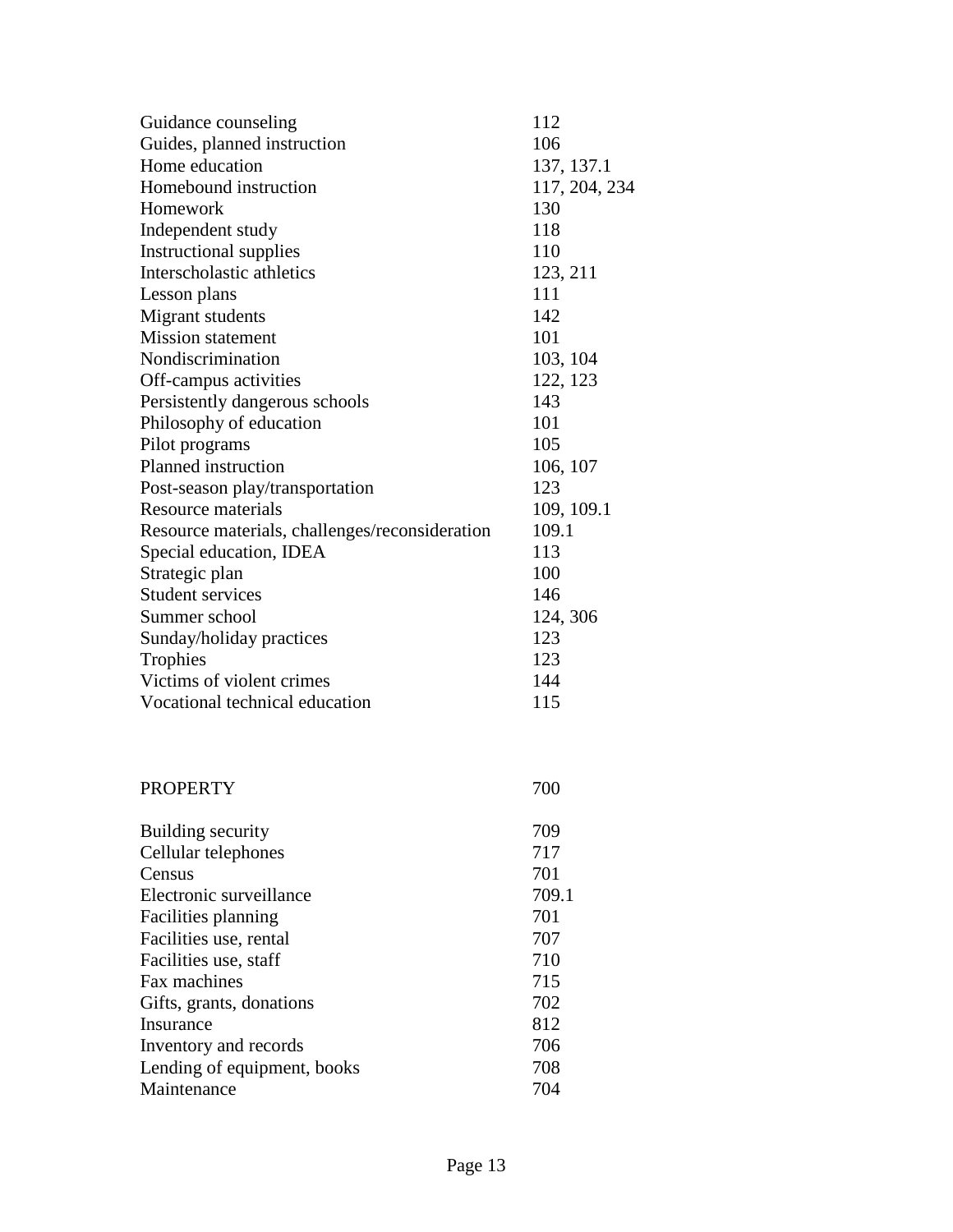| Pest management     | 716 |
|---------------------|-----|
| Property records    | 706 |
| Safety              | 705 |
| Safety committee    | 705 |
| Sanitary management | 703 |
| Strategic planning  | 701 |

# PUPILS 200

| Admission of students                 | 201, 203                    |
|---------------------------------------|-----------------------------|
| Assignment within district            | 206                         |
| Asthma inhalers, possession/use       | 210.1                       |
| Attendance                            | 204, 234                    |
| <b>Bicycles</b>                       | 223                         |
| Bullying/cyberbullying                | 249, 815                    |
| Care of school property               | 224                         |
| Cellular phones                       | 237                         |
| Class rank                            | 214, 216                    |
| Communicable diseases                 | 203                         |
| Complaint process                     | 219                         |
| Confidential communications           | 207                         |
| Controlled substances                 | 227                         |
| Corporal punishment                   | 218                         |
| Discipline                            | 218, 218.1, 218.2, 233, 249 |
| Distribution of materials by students | 220                         |
| Dress and grooming                    | 221                         |
| Drug paraphernalia                    | 227                         |
| Drugs/alcohol abuse                   | 227                         |
| Early graduation                      | 217                         |
| Educational tours, trips              | 204                         |
| Electronic devices                    | 237                         |
| Enrollment in district                | 200                         |
| Expression                            | 220                         |
| Expulsions                            | 233                         |
| Farm show excusals                    | 204                         |
| Foreign exchange students             | 239                         |
| Fundraising                           | 229, 618                    |
| Grading                               | 213                         |
| <b>Graduation requirements</b>        | 217                         |
| Hazing                                | 247                         |
| Health examinations, screenings       | 209                         |
| Hearings, formal/informal             | 233                         |
| <b>HIV</b> infection                  | 203.1                       |
| Homeless students                     | 251                         |
|                                       |                             |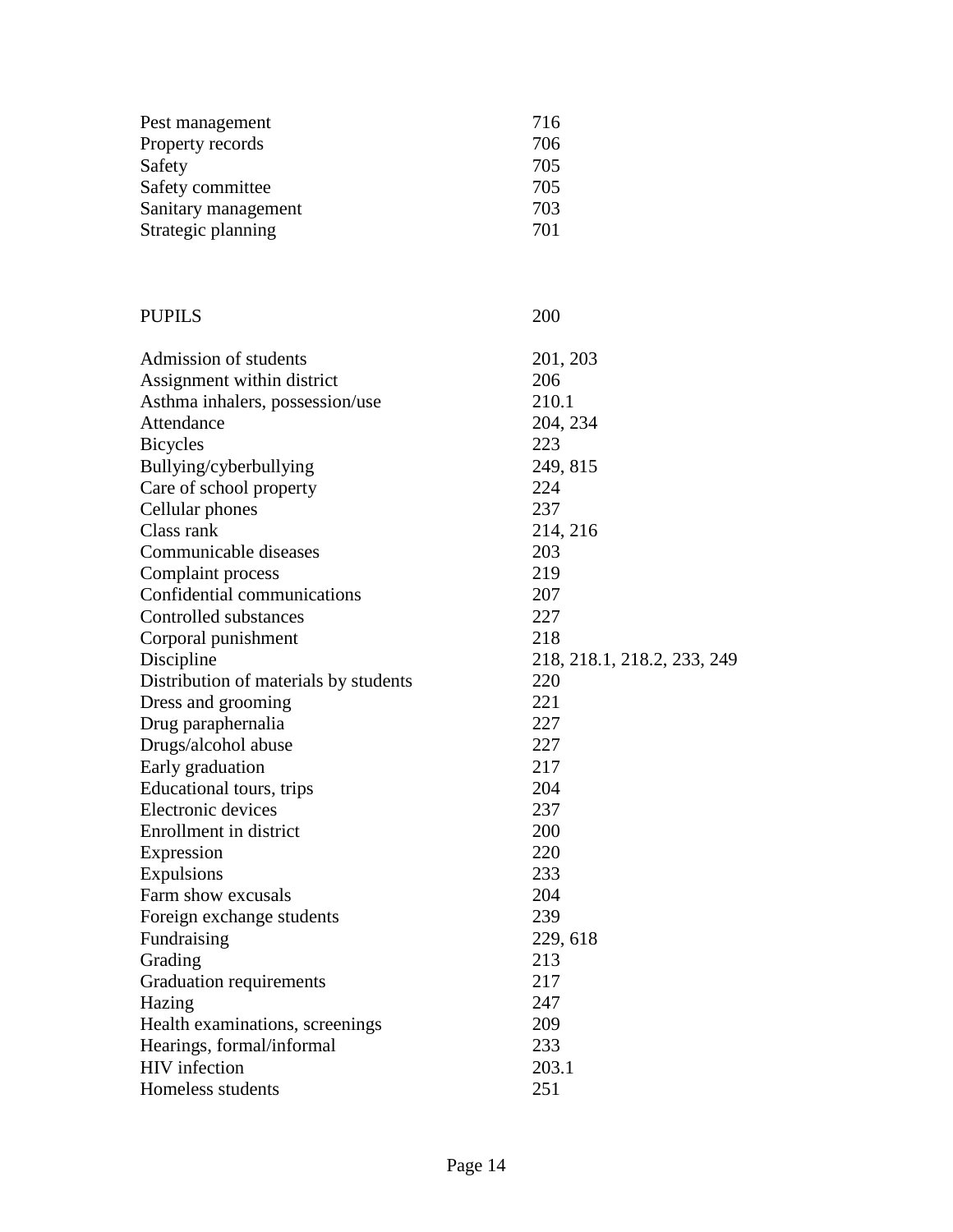| Immunization                            | 203        |
|-----------------------------------------|------------|
| Laser pointers                          | 237        |
| Married students                        | 234        |
| Medications                             | 210, 210.1 |
| Military recruiters                     | 216, 250   |
| Motor vehicles                          | 223        |
| Nonresident students                    | 202        |
| <b>Nutrition</b> goals                  | 246        |
| Off-campus activities                   | 218, 227   |
| Physical activity goals                 | 246        |
| Physical, dental examinations           | 209        |
| Postgraduate students                   | 205        |
| Posting of materials by students        | 220        |
| Pregnant students                       | 234        |
| Promotion and retention                 | 215        |
| Public performance by students          | 230        |
| Records                                 | 216, 216.1 |
| Recruiters' access                      | 216, 250   |
| Relations with law enforcement agencies | 225        |
| Religious holidays                      | 204        |
| Religious instruction, excusal          | 204        |
| Reporting student progress              | 212        |
| <b>Searches</b>                         | 226        |
| Sexual harassment                       | 248        |
| Social events and class trips           | 231        |
| Steroid use                             | 227        |
| Student accident insurance              | 211        |
| Student assistance program              | 236        |
| Student government                      | 228        |
| Student involvement in decision-making  | 232        |
| Student rights/surveys                  | 235        |
| Supplemental discipline records         | 216.1      |
| Surveys, evaluations                    | 235        |
| Suspension                              | 233        |
| Terroristic threats, acts               | 218.2      |
| Tobacco use                             | 222        |
| <b>Transfer students</b>                | 209, 216.1 |
| Unlawful harassment                     | 248        |
| Weapons                                 | 218.1      |
| Wellness                                | 246        |
| Withdrawal                              | 208        |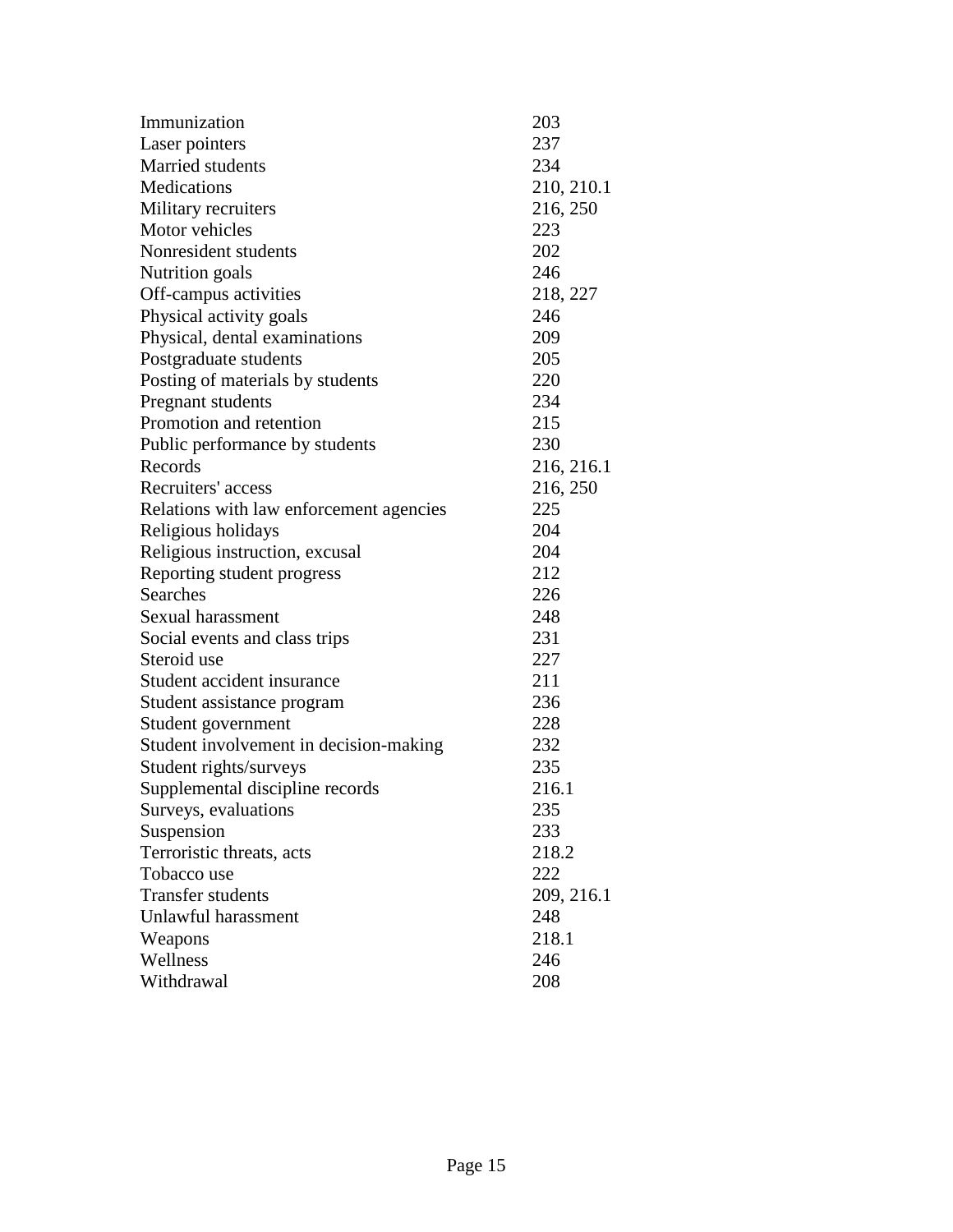### PURCHASES

| Budgeted       | 611 |
|----------------|-----|
| Cooperative    | 613 |
| Not budgeted   | 612 |
| Subject to bid | 610 |

### RECORDS

| 830                  |
|----------------------|
| 324                  |
| 800, 800 AR-2        |
| 801                  |
| 800, 800 AR          |
| 800, 800 AR-1        |
| 209, 216, 216.1, 250 |
|                      |

### RELIGIOUS HOLIDAYS 204

| <b>SALARY</b> | 328 |
|---------------|-----|
|               |     |

# SCHEDULES

| <b>Employees</b> | 332  |
|------------------|------|
| School calendar  | 803  |
| School day       | -804 |

| <b>SCHOOL BOARD PROCEDURES</b>                    | 000     |
|---------------------------------------------------|---------|
| Agenda                                            | 006     |
| Appointments                                      | 005     |
| Authority of individual members                   | 003     |
| Authority and power                               | 002     |
| Board policy/procedure/administrative regulations | 000     |
| Code of conduct                                   | 011     |
| Committees                                        | 005,006 |
|                                                   |         |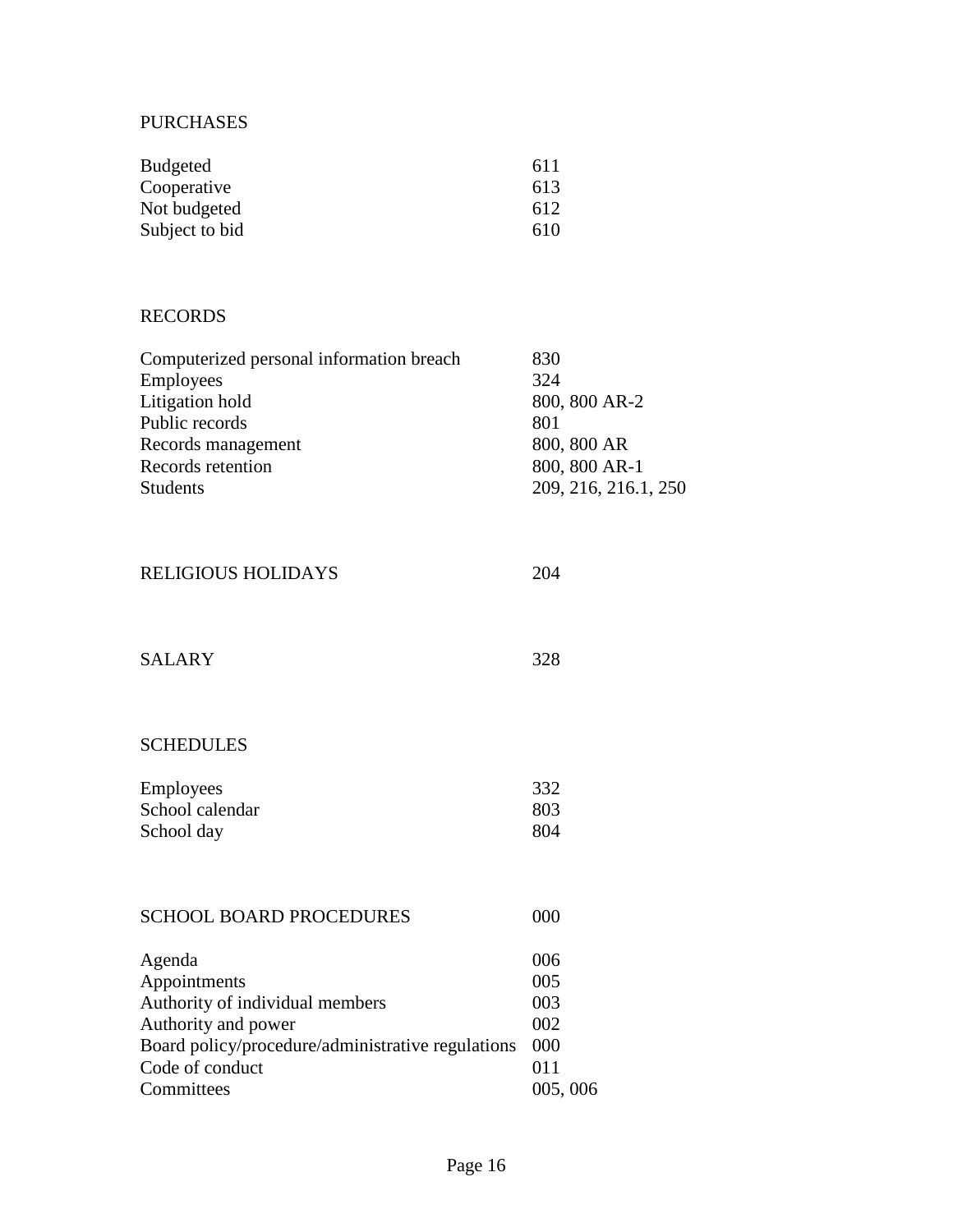| Conference attendance                  | 004             |
|----------------------------------------|-----------------|
| Consultants                            | 005             |
| Distribution of policy                 | 007             |
| Electronic communication equipment     | 006.1           |
| Executive sessions                     | 006             |
| Expenses                               | 004             |
| Functions                              | 003             |
| Meetings                               | 006, 006.1, 903 |
| Membership                             | 004             |
| <b>Minutes</b>                         | 006             |
| Name and classification                | 001             |
| Notice of meetings                     | 006             |
| <b>Officers</b>                        | 005             |
| Organization                           | 005,008         |
| Orientation                            | 004             |
| Policy, procedures                     | 000, 003        |
| Powers                                 | 002             |
| Public notice, meetings                | 006             |
| Qualifications                         | 004             |
| Reimbursement                          | 004             |
| Removal of director                    | 004             |
| Rules of order                         | 006             |
| Special meetings                       | 006             |
| Standards, effective school governance | 011             |
| Superintendent's role                  | 003             |
| Teleconferencing/video conferencing    | 006.1           |
| Vacancies                              | 004             |
| Voting                                 | 006             |
|                                        |                 |

### SEXUAL/UNLAWFUL HARASSMENT

| Contracted individuals | 248, 348 |
|------------------------|----------|
| <b>Employees</b>       | 348      |
| <b>Students</b>        | 248      |
| Third parties          | 248, 348 |
| Vendors                | 248, 348 |
| Volunteers             | 248, 348 |

## SICK LEAVE FOR EMPLOYEES 334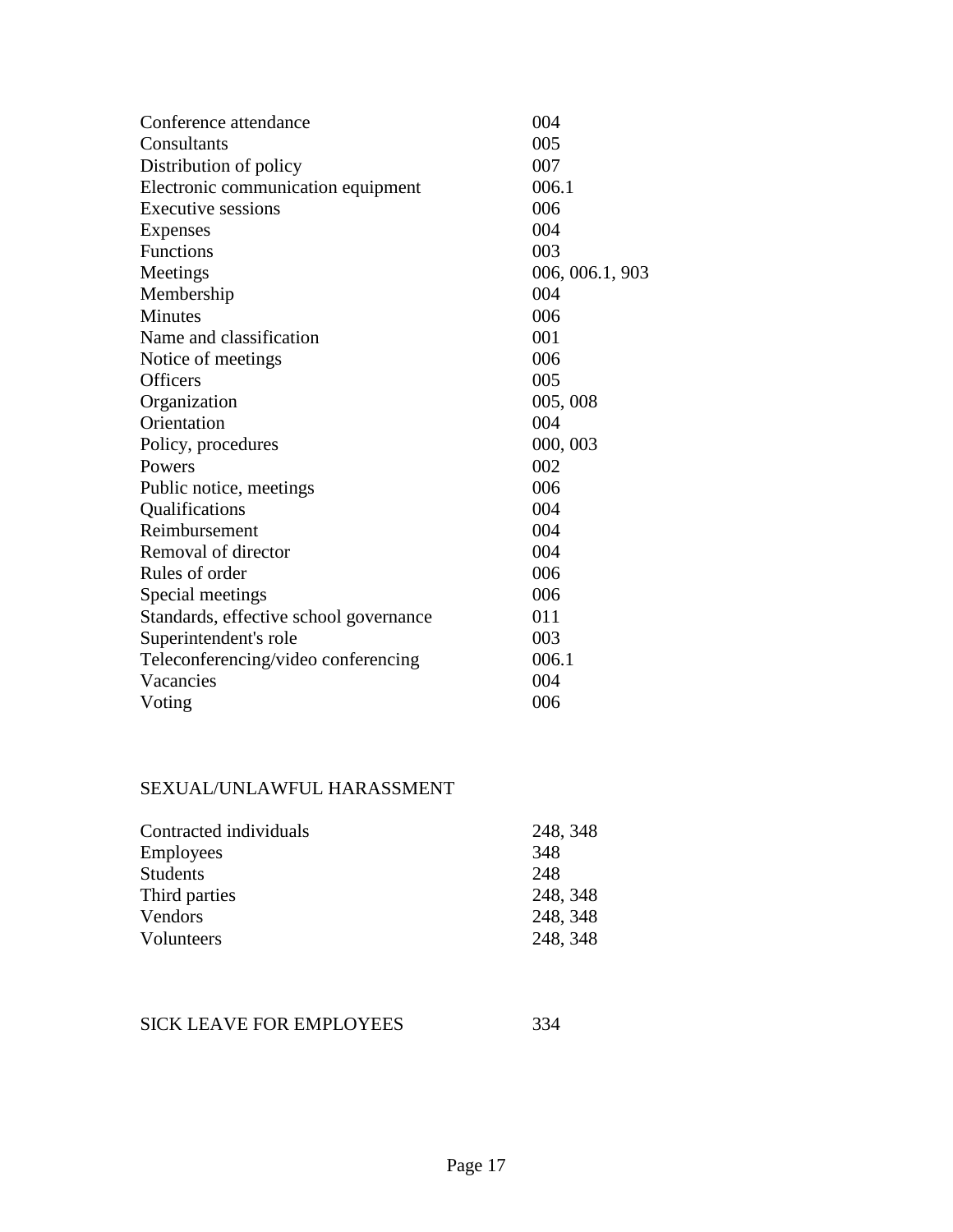### SMOKING/TOBACCO USE

| <b>Employees</b> | 323 |
|------------------|-----|
| Public           | 904 |
| <b>Students</b>  | 222 |

## STUDENT WELLNESS

| Competitive foods             | 246 |
|-------------------------------|-----|
| Monitoring                    | 246 |
| Nutrition guidelines          | 246 |
| Physical activity goals       | 246 |
| Physical education goals      | 246 |
| School based activities goals | 246 |
| Wellness committee            | 246 |

STUDENTS - see Pupils

| <b>SUBSTITUTES</b>   | 305      |
|----------------------|----------|
|                      |          |
|                      |          |
| <b>SUMMER SCHOOL</b> | 124, 306 |

### SUPERINTENDENT

| Employment | 302 |
|------------|-----|
| Evaluation | 312 |
| Roles      | 003 |

| <b>SUSPENSIONS AND EXPULSIONS</b> | 216, 216.1, 233 |
|-----------------------------------|-----------------|
|-----------------------------------|-----------------|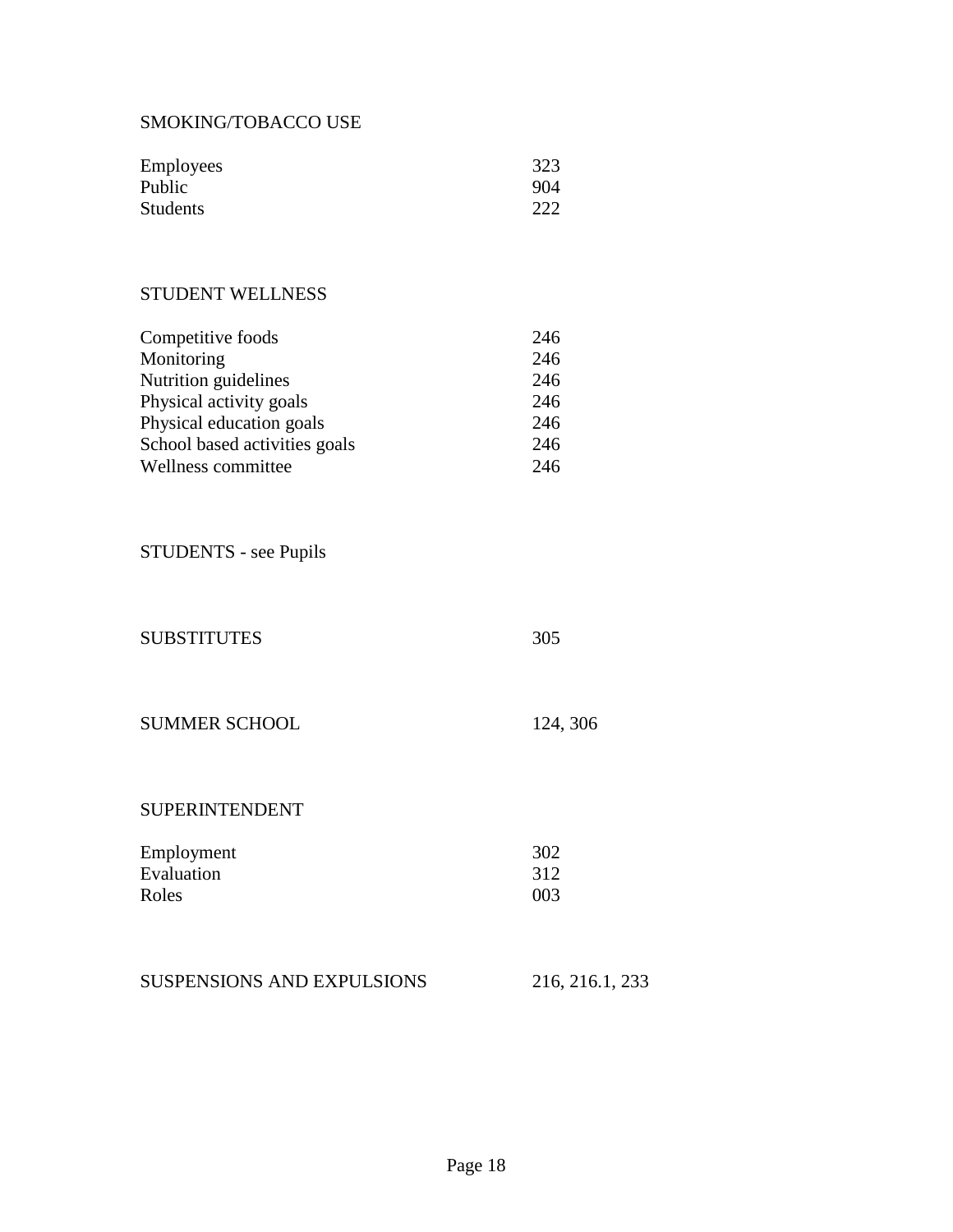| Collection  | 606   |
|-------------|-------|
| Exoneration | 605.1 |
| Levy        | 605   |

## **TEXTBOOKS**

| Adoption                    | 108 |
|-----------------------------|-----|
| Care of school property     | 224 |
| Lending equipment and books | 708 |

| TRANSPORTATION | 810, 810.1, 810.2 |
|----------------|-------------------|
|                |                   |

### TRAVEL REIMBURSEMENT

| Board members    | 004 |
|------------------|-----|
| <b>Employees</b> | 331 |

| <b>TUITION</b>  | 202, 607 |
|-----------------|----------|
| <b>TUTORING</b> | 116      |
| <b>VACATION</b> | 337      |

VISITORS 907